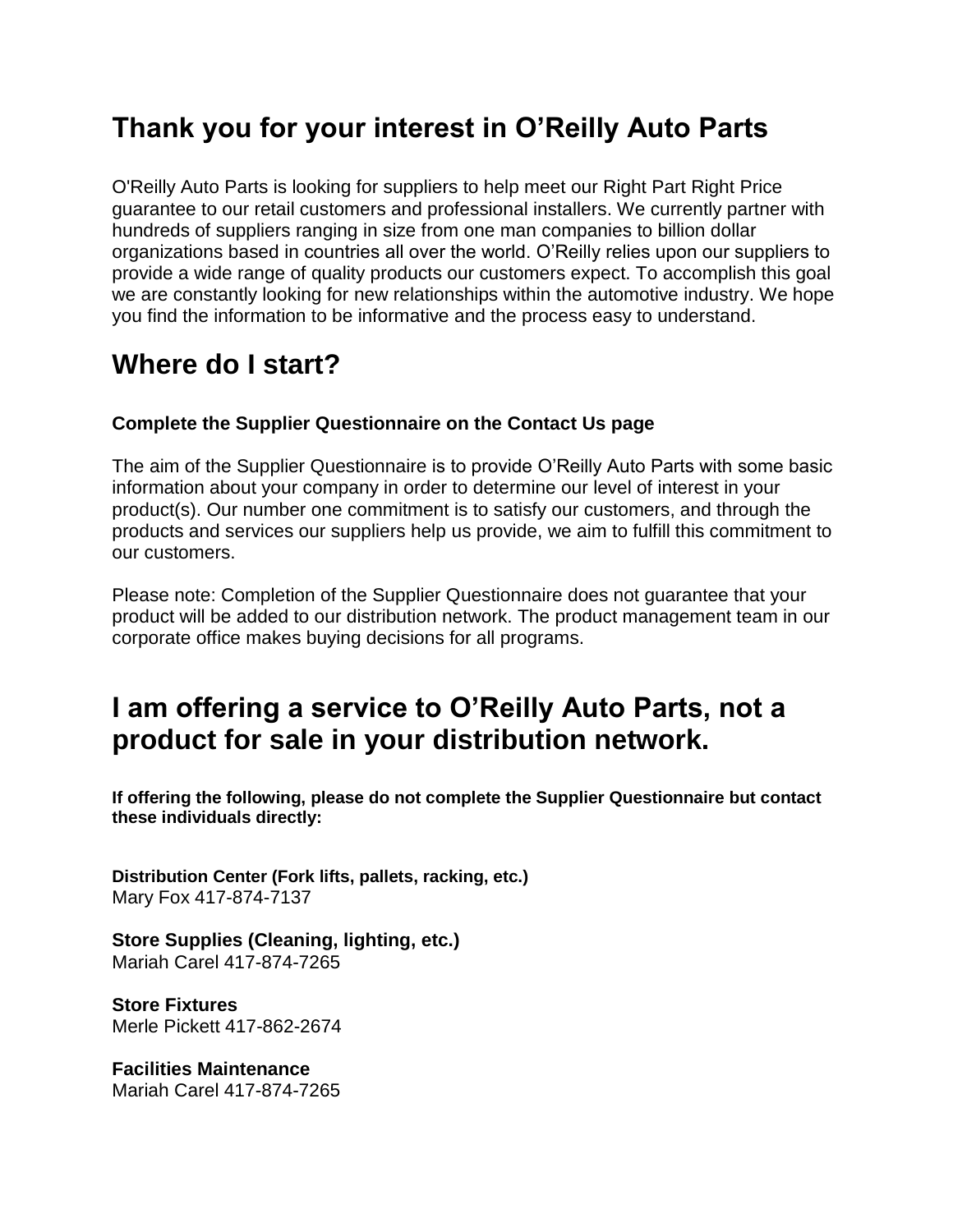**Marketing - Retail** Brandon Hutchison 417-829-5798

**Marketing – Professional Installer** Brandon Hutchison 417-829-5798

**Advertising** John Richardson 417-862-2674

**Carrier Relations/Logistics** Brian Welch 417-520-4601

# **What happens with my proposal?**

Supplier Questionnaires are compiled by the Merchandise team and forwarded to the product manager responsible for that category. The product manager may request a meeting with you to discuss business opportunities or may send an email to the supplier requesting more information.

Once a product manager makes the decision to further discuss your product or decline it, you will receive an email with either next steps or with an explanation of why the product was not a fit for O'Reilly Auto Parts at this time.

**Disclaimer: O'Reilly Auto Parts is not responsible for any costs incurred in meeting our requirements.**

#### **Certificates of Insurance**

The supplier name must be shown on the certificate of insurance to be the same as on the online agreement and the Federal Tax ID.

Must list as Additional Insured & Certificate Holder:

Ozark Purchasing LLC Attn: Risk Management 233 S Patterson Springfield MO 65802

#### *Must include:*

Commercial General Liability including Product Liability

Each Occurrence